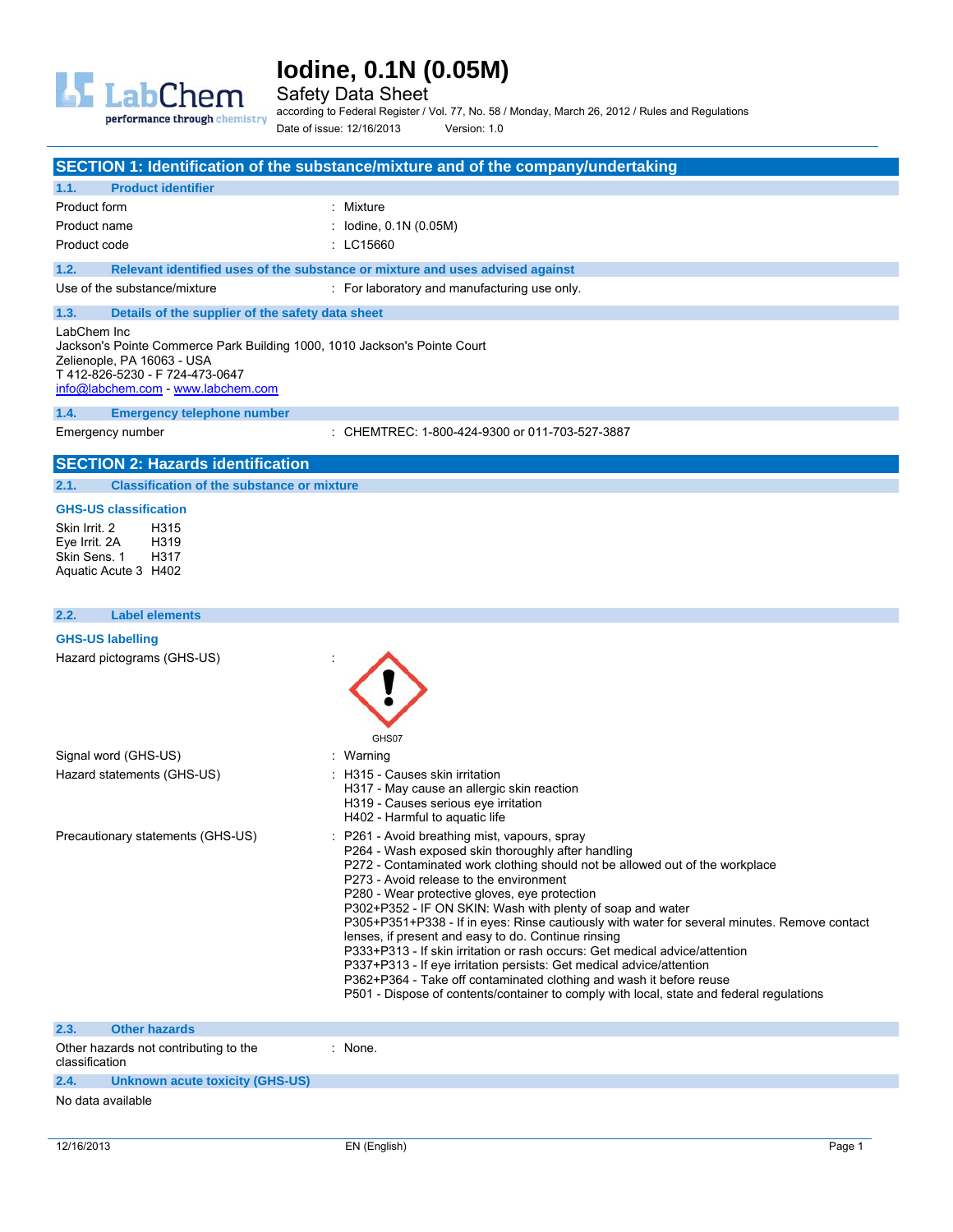## Safety Data Sheet

according to Federal Register / Vol. 77, No. 58 / Monday, March 26, 2012 / Rules and Regulations

### **SECTION 3: Composition/information on ingredients**

## **3.1. Substance**

### Not applicable

### Full text of H-phrases: see section 16

| <b>Name</b>                | <b>Product identifier</b> | $\frac{9}{6}$ | <b>GHS-US classification</b>                                                                                                                              |
|----------------------------|---------------------------|---------------|-----------------------------------------------------------------------------------------------------------------------------------------------------------|
| Water                      | (CAS No) 7732-18-5        | 96.17         | Not classified                                                                                                                                            |
| Potassium lodide           | (CAS No) 7681-11-0        | 2.54          | Eye Irrit. 2B, H320                                                                                                                                       |
| lodine                     | (CAS No) 7553-56-2        | 1.27          | Acute Tox. 3 (Dermal), H311<br>Acute Tox. 4 (Inhalation), H332<br>Skin Corr. 1C, H314<br>Eye Dam. 1, H318<br>Skin Sens. 1B, H317<br>Aquatic Acute 1, H400 |
| Hydrochloric Acid, 37% w/w | (CAS No) 7647-01-0        | 0.02          | Acute Tox. 4 (Oral), H302<br>Skin Corr. 1B, H314<br>Eye Dam. 1, H318<br>STOT SE 3, H335<br>Aquatic Acute 3, H402                                          |

|             | <b>JEUTIUN 4. FIISI diu IlledSuleS</b>                                     |                                                                                                                                                                                   |
|-------------|----------------------------------------------------------------------------|-----------------------------------------------------------------------------------------------------------------------------------------------------------------------------------|
| 4.1.        | <b>Description of first aid measures</b>                                   |                                                                                                                                                                                   |
|             | First-aid measures general                                                 | : Never give anything by mouth to an unconscious person. If you feel unwell, seek medical advice<br>(show the label where possible).                                              |
|             | First-aid measures after inhalation                                        | : Assure fresh air breathing. Allow the victim to rest.                                                                                                                           |
|             | First-aid measures after skin contact                                      | Wash with plenty of soap and water. Wash contaminated clothing before reuse. If skin irritation<br>or rash occurs: Get medical advice/attention.                                  |
|             | First-aid measures after eye contact                                       | Rinse cautiously with water for several minutes. Remove contact lenses, if present and easy to<br>do. Continue rinsing. If eye irritation persists: Get medical advice/attention. |
|             | First-aid measures after ingestion                                         | : Rinse mouth. Do NOT induce vomiting. Obtain emergency medical attention.                                                                                                        |
| 4.2.        | Most important symptoms and effects, both acute and delayed                |                                                                                                                                                                                   |
|             | Symptoms/injuries after inhalation                                         | : May cause an allergic skin reaction.                                                                                                                                            |
|             | Symptoms/injuries after skin contact                                       | : Causes skin irritation.                                                                                                                                                         |
|             | Symptoms/injuries after eye contact                                        | : Causes serious eye irritation.                                                                                                                                                  |
| 4.3.        | Indication of any immediate medical attention and special treatment needed |                                                                                                                                                                                   |
|             | Obtain medical assistance.                                                 |                                                                                                                                                                                   |
|             | <b>SECTION 5: Firefighting measures</b>                                    |                                                                                                                                                                                   |
| 5.1.        | <b>Extinguishing media</b>                                                 |                                                                                                                                                                                   |
|             | Suitable extinguishing media                                               | : Foam. Dry powder. Carbon dioxide. Water spray. Sand.                                                                                                                            |
|             | Unsuitable extinguishing media                                             | : Do not use a heavy water stream.                                                                                                                                                |
| 5.2.        | Special hazards arising from the substance or mixture                      |                                                                                                                                                                                   |
| Fire hazard |                                                                            | : Not flammable.                                                                                                                                                                  |
|             | <b>Explosion hazard</b>                                                    | : Not applicable.                                                                                                                                                                 |
| 5.3.        | <b>Advice for firefighters</b>                                             |                                                                                                                                                                                   |
|             | Firefighting instructions                                                  | : Use water spray or fog for cooling exposed containers. Exercise caution when fighting any<br>chemical fire. Avoid (reject) fire-fighting water to enter environment.            |
|             | Protection during firefighting                                             | : Do not enter fire area without proper protective equipment, including respiratory protection.                                                                                   |
|             | <b>SECTION 6: Accidental release measures</b>                              |                                                                                                                                                                                   |
| 6.1.        | Personal precautions, protective equipment and emergency procedures        |                                                                                                                                                                                   |

| b.1.       | Personal precautions, protective equipment and emergency procedures |                                              |     |
|------------|---------------------------------------------------------------------|----------------------------------------------|-----|
| 6.1.1.     | For non-emergency personnel<br>Protective equipment                 | : Safety glasses. Gloves.                    |     |
|            | Emergency procedures                                                | : Evacuate unnecessary personnel.            |     |
| 6.1.2.     | For emergency responders                                            |                                              |     |
|            | Protective equipment                                                | : Equip cleanup crew with proper protection. |     |
|            | Emergency procedures                                                | : Ventilate area.                            |     |
| 12/16/2013 |                                                                     | EN (English)                                 | 2/8 |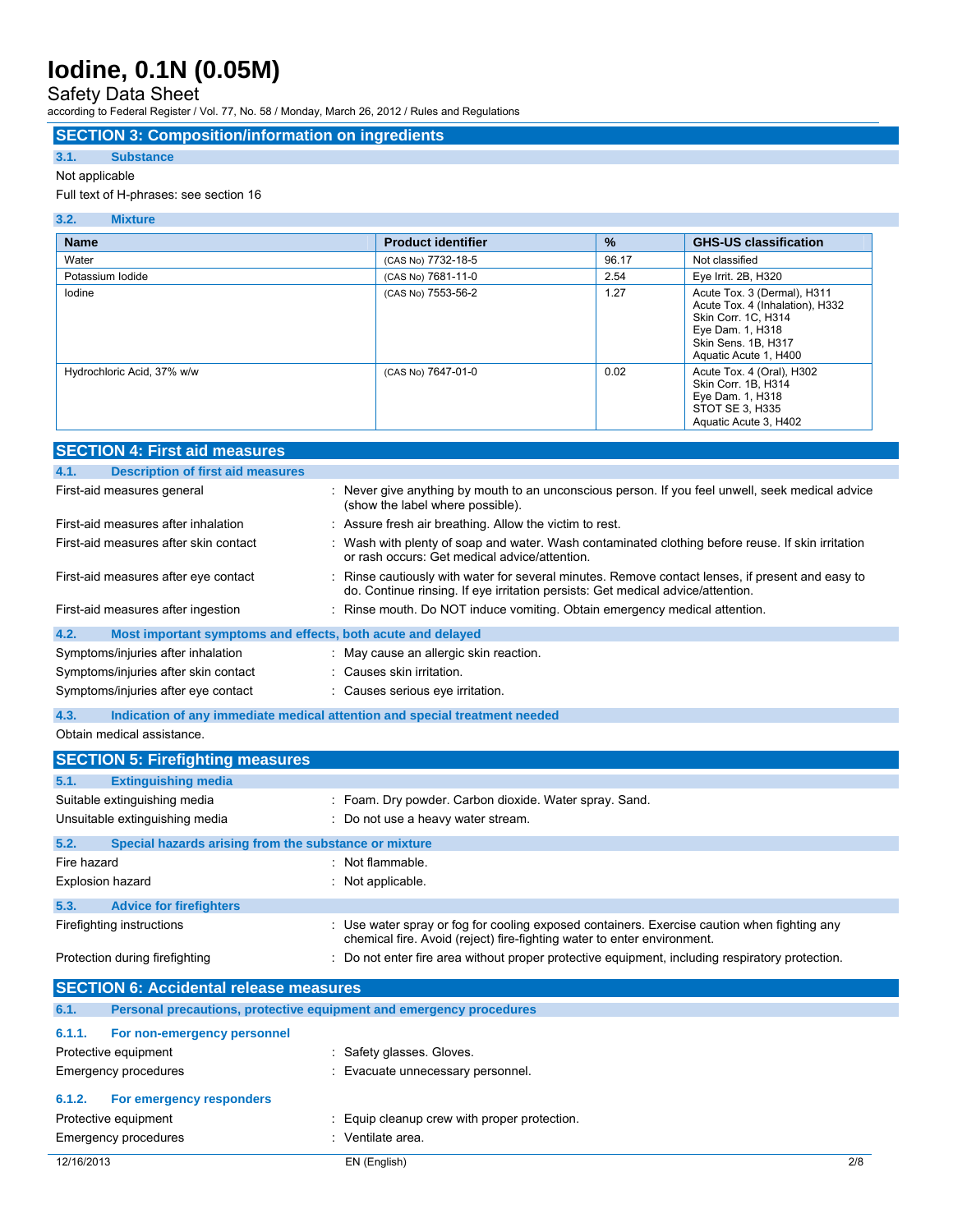Safety Data Sheet

according to Federal Register / Vol. 77, No. 58 / Monday, March 26, 2012 / Rules and Regulations

| 6.2. | <b>Environmental precautions</b> |  |
|------|----------------------------------|--|
|      |                                  |  |

Prevent entry to sewers and public waters. Notify authorities if liquid enters sewers or public waters. Avoid release to the environment.

| 6.3. | Methods and material for containment and cleaning up |                                                                                                                                                 |  |
|------|------------------------------------------------------|-------------------------------------------------------------------------------------------------------------------------------------------------|--|
|      | Methods for cleaning up                              | Soak up spills with inert solids, such as clay or diatomaceous earth as soon as possible. Collect<br>spillage. Store away from other materials. |  |
| 6.4. | <b>Reference to other sections</b>                   |                                                                                                                                                 |  |

See Heading 8. Exposure controls and personal protection.

| <b>SECTION 7: Handling and storage</b>                               |                                                                                                                                                                                                                                              |  |  |  |
|----------------------------------------------------------------------|----------------------------------------------------------------------------------------------------------------------------------------------------------------------------------------------------------------------------------------------|--|--|--|
| <b>Precautions for safe handling</b><br>7.1.                         |                                                                                                                                                                                                                                              |  |  |  |
| Precautions for safe handling                                        | : Wash hands and other exposed areas with mild soap and water before eating, drinking or<br>smoking and when leaving work. Provide good ventilation in process area to prevent formation of<br>vapour. Avoid breathing mist, vapours, spray. |  |  |  |
| Hygiene measures                                                     | : Do not eat, drink or smoke when using this product. Wash contaminated clothing before reuse.<br>Wash exposed skin thoroughly after handling. Contaminated work clothing should not be allowed<br>out of the workplace.                     |  |  |  |
| 7.2.<br>Conditions for safe storage, including any incompatibilities |                                                                                                                                                                                                                                              |  |  |  |
| Storage conditions                                                   | $\therefore$ Keep only in the original container in a cool, well ventilated place away from $\therefore$ Direct sunlight.<br>Keep container closed when not in use.                                                                          |  |  |  |
| Incompatible products                                                | : Strong reducing agents. Ammonia. Acetaldehyde. metals. Strong bases.                                                                                                                                                                       |  |  |  |
| Incompatible products                                                | : Sources of ignition. Direct sunlight.                                                                                                                                                                                                      |  |  |  |
| 7.3.<br>Specific end use(s)                                          |                                                                                                                                                                                                                                              |  |  |  |

No additional information available

## **SECTION 8: Exposure controls/personal protection**

### **8.1. Control parameters**

| lodine (7553-56-2) |                                         |                                          |  |
|--------------------|-----------------------------------------|------------------------------------------|--|
| USA ACGIH          | ACGIH TWA $(mg/m3)$                     | 0.1 mg/m <sup>3</sup> Inhalable fraction |  |
| USA ACGIH          | ACGIH TWA (ppm)                         | 0.01 ppm Inhalable fraction              |  |
| <b>USA ACGIH</b>   | ACGIH STEL (mg/m <sup>3</sup> )         | 1 mg/ $m3$                               |  |
| USA ACGIH          | ACGIH STEL (ppm)                        | $0.1$ ppm                                |  |
| <b>USA OSHA</b>    | OSHA PEL (Ceiling) (mg/m <sup>3</sup> ) | 1 mg/ $m3$                               |  |
| <b>USA OSHA</b>    | OSHA PEL (Ceiling) (ppm)                | $0.1$ ppm                                |  |

| Potassium Iodide (7681-11-0)     |                                          |                                                                                                                                                                                     |  |
|----------------------------------|------------------------------------------|-------------------------------------------------------------------------------------------------------------------------------------------------------------------------------------|--|
| <b>USA ACGIH</b>                 | ACGIH TWA (ppm)                          | 0.01 ppm Inhalable fraction                                                                                                                                                         |  |
| 8.2.<br><b>Exposure controls</b> |                                          |                                                                                                                                                                                     |  |
|                                  |                                          |                                                                                                                                                                                     |  |
| Appropriate engineering controls |                                          | Emergency eye wash fountains and safety showers should be available in the immediate vicinity<br>of any potential exposure. Provide adequate general and local exhaust ventilation. |  |
| Personal protective equipment    | : Avoid all unnecessary exposure.        |                                                                                                                                                                                     |  |
| Hand protection                  | : Wear protective gloves.                |                                                                                                                                                                                     |  |
| Eye protection                   | : Chemical goggles or safety glasses.    |                                                                                                                                                                                     |  |
| Skin and body protection         | : Wear suitable protective clothing.     |                                                                                                                                                                                     |  |
| Respiratory protection           | Wear appropriate mask.                   |                                                                                                                                                                                     |  |
| Other information                | : Do not eat, drink or smoke during use. |                                                                                                                                                                                     |  |
|                                  |                                          |                                                                                                                                                                                     |  |

## **SECTION 9: Physical and chemical properties**

| 9.1.            | Information on basic physical and chemical properties |                     |
|-----------------|-------------------------------------------------------|---------------------|
| Physical state  |                                                       | : Liauid            |
| Colour          |                                                       | : amber.            |
| Odour           |                                                       | : characteristic.   |
| Odour threshold |                                                       | : No data available |
| pH              |                                                       | : No data available |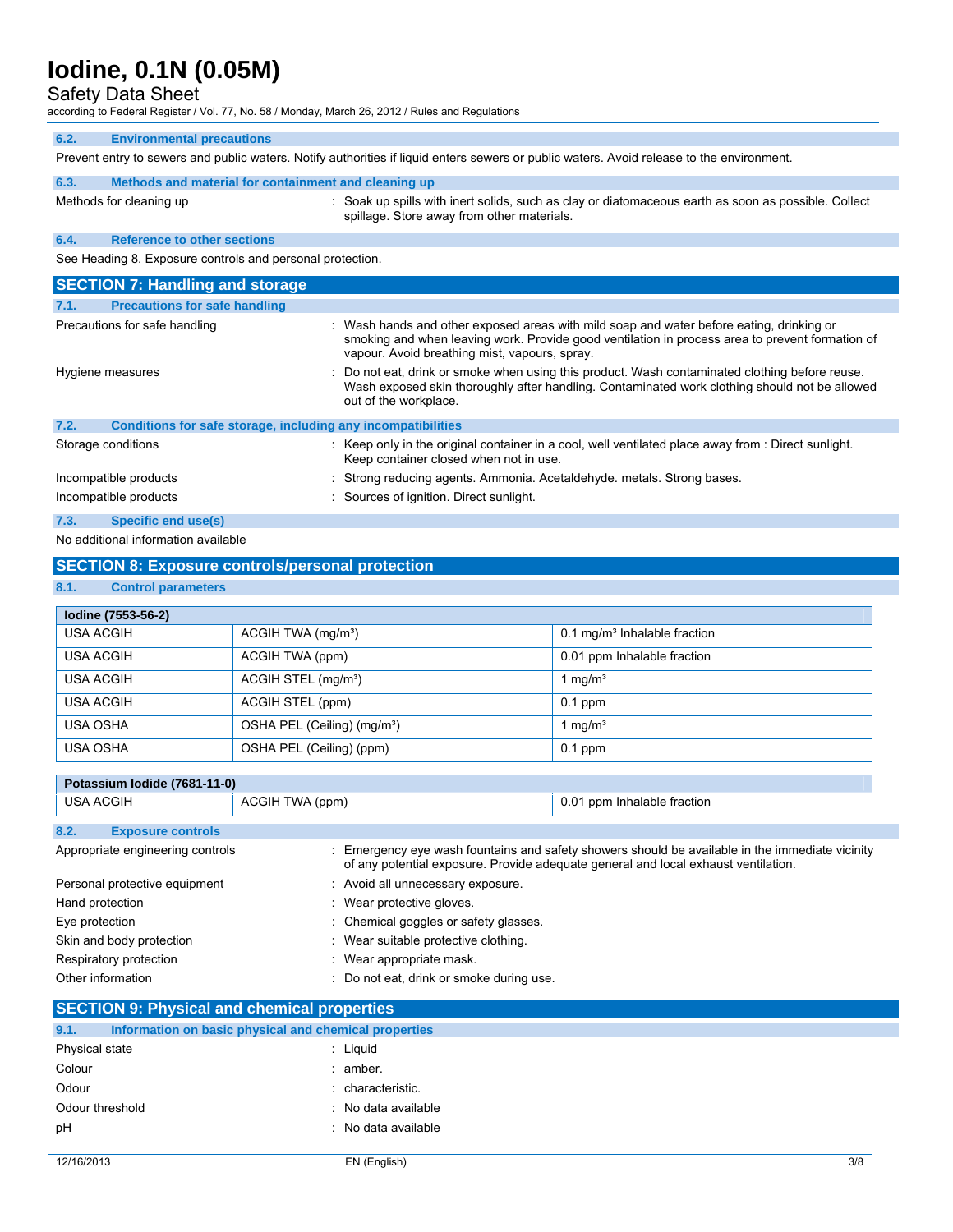## Safety Data Sheet

according to Federal Register / Vol. 77, No. 58 / Monday, March 26, 2012 / Rules and Regulations

| No data available    |
|----------------------|
| No data available    |
| No data available    |
| No data available    |
| No data available    |
| No data available    |
| No data available    |
| No data available    |
| No data available    |
| No data available    |
| No data available    |
| Miscible with water. |
| No data available    |
| No data available    |
| No data available    |
| No data available    |
| Not applicable.      |
| No data available.   |
| No data available    |
|                      |

## **9.2. Other information**

### No additional information available

|                                                    | <b>SECTION 10: Stability and reactivity</b>            |                  |  |
|----------------------------------------------------|--------------------------------------------------------|------------------|--|
| 10.1.                                              | <b>Reactivity</b>                                      |                  |  |
|                                                    | No additional information available                    |                  |  |
| 10.2.                                              | <b>Chemical stability</b>                              |                  |  |
|                                                    | Stable under normal conditions.                        |                  |  |
| 10.3.                                              | <b>Possibility of hazardous reactions</b>              |                  |  |
| Not established.                                   |                                                        |                  |  |
| 10.4.                                              | <b>Conditions to avoid</b>                             |                  |  |
|                                                    | Direct sunlight. Extremely high or low temperatures.   |                  |  |
| 10.5.                                              | <b>Incompatible materials</b>                          |                  |  |
|                                                    | metals. Strong reducing agents. Ammonia. Strong bases. |                  |  |
| 10.6.                                              | <b>Hazardous decomposition products</b>                |                  |  |
| lodine vapour. Potassium oxide. Hydrogen chloride. |                                                        |                  |  |
|                                                    | <b>SECTION 11: Toxicological information</b>           |                  |  |
| 11.1.                                              | Information on toxicological effects                   |                  |  |
| Acute toxicity                                     |                                                        | : Not classified |  |
|                                                    | lodine, 0.1N (0.05M)                                   |                  |  |
|                                                    | LD50 oral rat<br>17326 mg/kg                           |                  |  |
|                                                    | lodine (7553-56-2)                                     |                  |  |

|                                        | ັບ ບ                      |
|----------------------------------------|---------------------------|
|                                        |                           |
| lodine (7553-56-2)                     |                           |
| LD50 oral rat                          | 14000 mg/kg               |
| LD50 dermal rat                        | $220$ mg/kg               |
| ATE (dermal)                           | 1100.000 mg/kg bodyweight |
| ATE (dust, mist)                       | 1.500 mg/l/4h             |
|                                        |                           |
| Water (7732-18-5)                      |                           |
| LD50 oral rat                          | $\geq 90000$ mg/kg        |
|                                        |                           |
| Hydrochloric Acid, 37% w/w (7647-01-0) |                           |
| LD50 oral rat                          | 700 mg/kg                 |
|                                        |                           |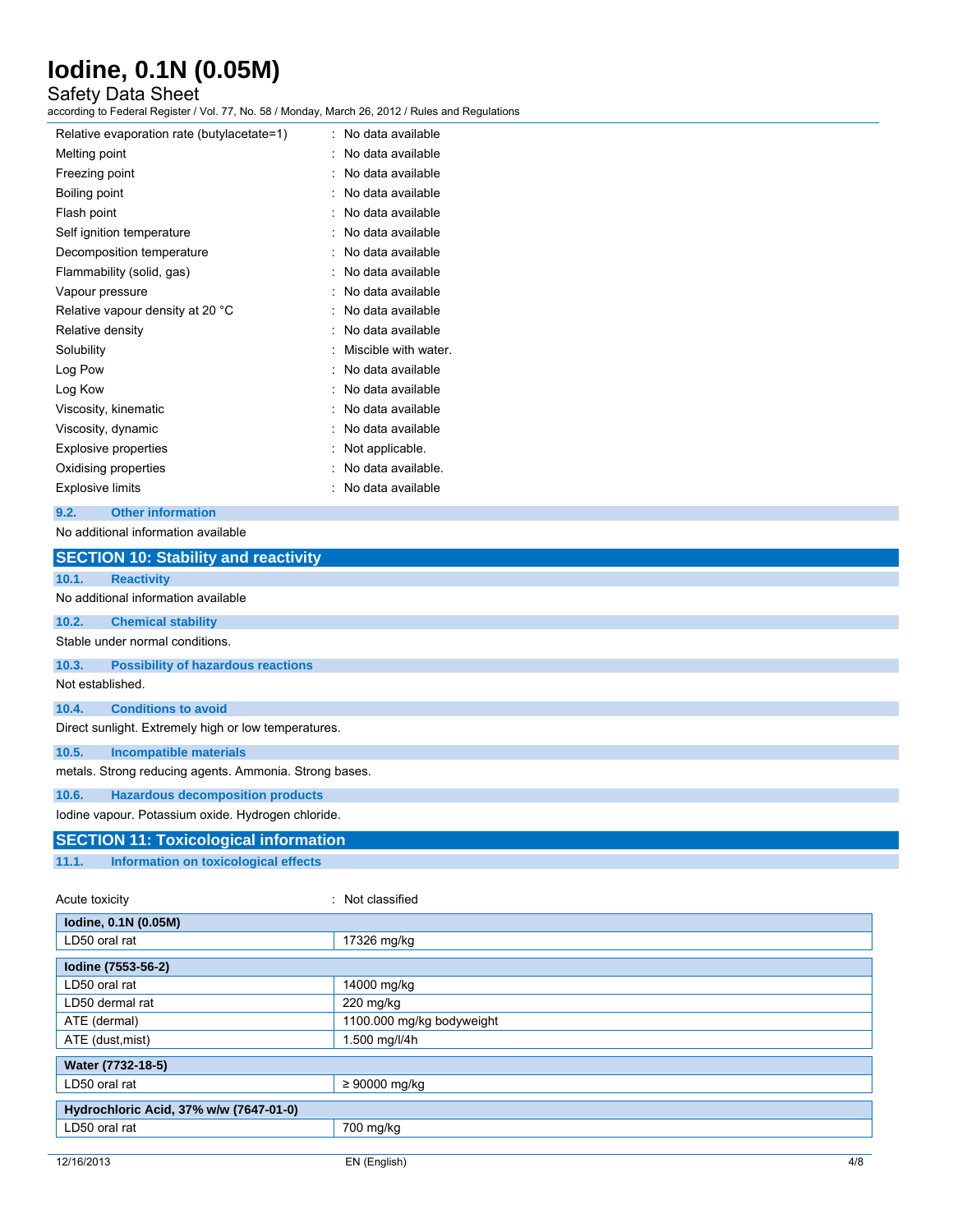## Safety Data Sheet

according to Federal Register / Vol. 77, No. 58 / Monday, March 26, 2012 / Rules and Regulations

| Hydrochloric Acid, 37% w/w (7647-01-0)                |                                        |
|-------------------------------------------------------|----------------------------------------|
| LD50 dermal rabbit                                    | 5010 mg/kg                             |
| Skin corrosion/irritation                             | : Causes skin irritation.              |
| Serious eye damage/irritation                         | : Causes serious eve irritation.       |
| Respiratory or skin sensitisation                     | : May cause an allergic skin reaction. |
| Germ cell mutagenicity                                | Not classified<br>٠                    |
| Carcinogenicity                                       | Not classified<br>٠                    |
| Hydrochloric Acid, 37% w/w (7647-01-0)                |                                        |
| IARC group                                            | 3 - Not classifiable                   |
| Reproductive toxicity                                 | Not classified<br>۰                    |
| Specific target organ toxicity (single exposure)      | : Not classified                       |
| Specific target organ toxicity (repeated<br>exposure) | Not classified<br>٠.                   |

| Aspiration hazard                                      | : Not classified                                                    |
|--------------------------------------------------------|---------------------------------------------------------------------|
| Potential Adverse human health effects and<br>symptoms | : Based on available data, the classification criteria are not met. |
| Symptoms/injuries after inhalation                     | : May cause an allergic skin reaction.                              |
| Symptoms/injuries after skin contact                   | : Causes skin irritation.                                           |
| Symptoms/injuries after eye contact                    | : Causes serious eve irritation.                                    |

## **SECTION 12: Ecological information**

| 12.1.<br><b>Toxicity</b>                      |                                                                                                            |
|-----------------------------------------------|------------------------------------------------------------------------------------------------------------|
| Ecology - water                               | : Harmful to aquatic life.                                                                                 |
| lodine, 0.1N (0.05M)                          |                                                                                                            |
| EC50 Daphnia 1                                | 15.76 mg/l                                                                                                 |
| Iodine (7553-56-2)                            |                                                                                                            |
| LC50 fishes 1                                 | $1.7$ mg/l                                                                                                 |
| EC50 Daphnia 1                                | $0.2$ mg/l                                                                                                 |
| Potassium Iodide (7681-11-0)                  |                                                                                                            |
| LC50 fishes 1                                 | 3200 mg/l 120 h                                                                                            |
| EC50 Daphnia 1                                | 2.7 mg/l 24 h                                                                                              |
| Hydrochloric Acid, 37% w/w (7647-01-0)        |                                                                                                            |
| LC50 fishes 1                                 | 282 mg/l (96 h; Gambusia affinis; Pure substance)                                                          |
| EC50 Daphnia 1                                | < 56 mg/l (72 h; Daphnia magna; Pure substance)                                                            |
| LC50 fish 2                                   | 862 mg/l (Leuciscus idus; Pure substance)                                                                  |
| TLM fish 1                                    | 282 ppm (96 h; Gambusia affinis; Pure substance)                                                           |
| <b>Persistence and degradability</b><br>12.2. |                                                                                                            |
| lodine, 0.1N (0.05M)                          |                                                                                                            |
| Persistence and degradability                 | Not established.                                                                                           |
| Iodine (7553-56-2)                            |                                                                                                            |
| Persistence and degradability                 | Not established.                                                                                           |
| Potassium Iodide (7681-11-0)                  |                                                                                                            |
| Persistence and degradability                 | Not established.                                                                                           |
| Water (7732-18-5)                             |                                                                                                            |
| Persistence and degradability                 | Not established.                                                                                           |
| Hydrochloric Acid, 37% w/w (7647-01-0)        |                                                                                                            |
| Persistence and degradability                 | Biodegradability: not applicable. No (test)data on mobility of the components of the mixture<br>available. |
| Biochemical oxygen demand (BOD)               | Not applicable                                                                                             |
| Chemical oxygen demand (COD)                  | Not applicable                                                                                             |
| 12/16/2013                                    | EN (English)<br>5/8                                                                                        |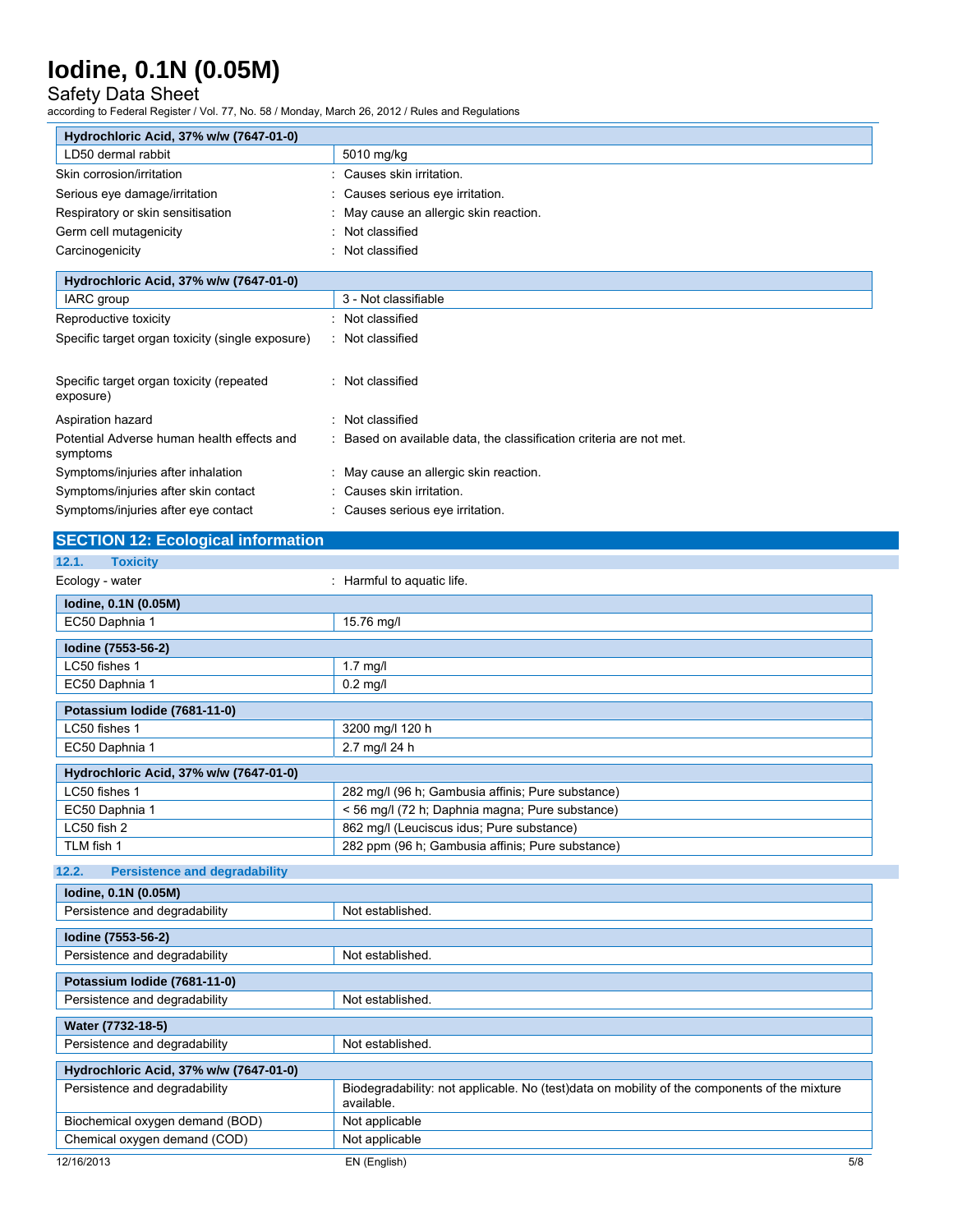## Safety Data Sheet

L.

according to Federal Register / Vol. 77, No. 58 / Monday, March 26, 2012 / Rules and Regulations

| Hydrochloric Acid, 37% w/w (7647-01-0)                                    |                                                                                                                                                               |     |
|---------------------------------------------------------------------------|---------------------------------------------------------------------------------------------------------------------------------------------------------------|-----|
| <b>ThOD</b>                                                               | Not applicable                                                                                                                                                |     |
| BOD (% of ThOD)                                                           | Not applicable                                                                                                                                                |     |
| <b>Bioaccumulative potential</b><br>12.3.                                 |                                                                                                                                                               |     |
| lodine, 0.1N (0.05M)                                                      |                                                                                                                                                               |     |
| Bioaccumulative potential                                                 | Not established.                                                                                                                                              |     |
| Iodine (7553-56-2)                                                        |                                                                                                                                                               |     |
| Log Pow                                                                   | 2.49                                                                                                                                                          |     |
| Bioaccumulative potential                                                 | Not established.                                                                                                                                              |     |
| Potassium Iodide (7681-11-0)                                              |                                                                                                                                                               |     |
| Bioaccumulative potential                                                 | Not established.                                                                                                                                              |     |
| Water (7732-18-5)                                                         |                                                                                                                                                               |     |
| Bioaccumulative potential                                                 | Not established.                                                                                                                                              |     |
|                                                                           |                                                                                                                                                               |     |
| Hydrochloric Acid, 37% w/w (7647-01-0)                                    |                                                                                                                                                               |     |
| Log Pow<br>Bioaccumulative potential                                      | $0.25$ (QSAR)<br>Low potential for bioaccumulation (Log Kow $<$ 4).                                                                                           |     |
|                                                                           |                                                                                                                                                               |     |
| 12.4.<br><b>Mobility in soil</b>                                          |                                                                                                                                                               |     |
| Hydrochloric Acid, 37% w/w (7647-01-0)                                    |                                                                                                                                                               |     |
| Ecology - soil                                                            | May be harmful to plant growth, blooming and fruit formation.                                                                                                 |     |
| 12.5.<br><b>Other adverse effects</b>                                     |                                                                                                                                                               |     |
| Other information                                                         | : Avoid release to the environment.                                                                                                                           |     |
|                                                                           |                                                                                                                                                               |     |
| <b>SECTION 13: Disposal considerations</b>                                |                                                                                                                                                               |     |
| 13.1.<br><b>Waste treatment methods</b>                                   |                                                                                                                                                               |     |
| Waste disposal recommendations                                            | Dispose in a safe manner in accordance with local/national regulations. Dispose of<br>contents/container to comply with local, state and federal regulations. |     |
| Ecology - waste materials                                                 | : Avoid release to the environment.                                                                                                                           |     |
| <b>SECTION 14: Transport information</b>                                  |                                                                                                                                                               |     |
| In accordance with DOT                                                    |                                                                                                                                                               |     |
| No dangerous good in sense of transport regulations                       |                                                                                                                                                               |     |
| <b>Additional information</b>                                             |                                                                                                                                                               |     |
| Other information                                                         | : No supplementary information available.                                                                                                                     |     |
|                                                                           |                                                                                                                                                               |     |
| <b>ADR</b>                                                                |                                                                                                                                                               |     |
| Transport document description                                            |                                                                                                                                                               |     |
| <b>Transport by sea</b>                                                   |                                                                                                                                                               |     |
| No additional information available                                       |                                                                                                                                                               |     |
|                                                                           |                                                                                                                                                               |     |
| <b>Air transport</b><br>No additional information available               |                                                                                                                                                               |     |
|                                                                           |                                                                                                                                                               |     |
| <b>SECTION 15: Regulatory information</b>                                 |                                                                                                                                                               |     |
| 15.1. US Federal regulations                                              |                                                                                                                                                               |     |
| Iodine (7553-56-2)                                                        |                                                                                                                                                               |     |
| Listed on the United States TSCA (Toxic Substances Control Act) inventory |                                                                                                                                                               |     |
| SARA Section 311/312 Hazard Classes                                       | Immediate (acute) health hazard                                                                                                                               |     |
|                                                                           | Delayed (chronic) health hazard                                                                                                                               |     |
| Potassium Iodide (7681-11-0)                                              |                                                                                                                                                               |     |
| Listed on the United States TSCA (Toxic Substances Control Act) inventory |                                                                                                                                                               |     |
| SARA Section 311/312 Hazard Classes                                       | Immediate (acute) health hazard                                                                                                                               |     |
|                                                                           | Delayed (chronic) health hazard                                                                                                                               |     |
| 12/16/2013                                                                | EN (English)                                                                                                                                                  | 6/8 |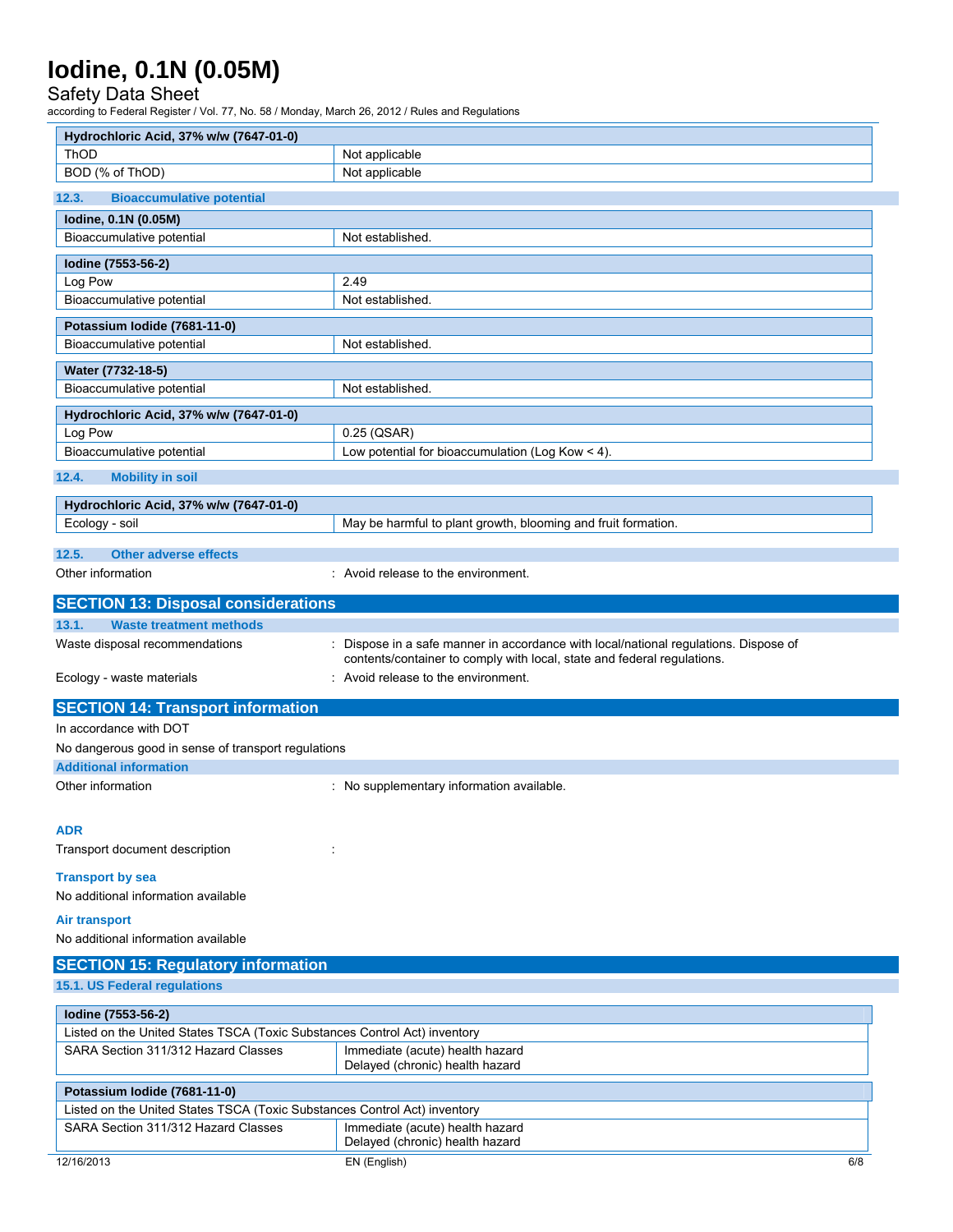## Safety Data Sheet

according to Federal Register / Vol. 77, No. 58 / Monday, March 26, 2012 / Rules and Regulations

| Water (7732-18-5)                                                         |                                 |  |
|---------------------------------------------------------------------------|---------------------------------|--|
| Listed on the United States TSCA (Toxic Substances Control Act) inventory |                                 |  |
| Hydrochloric Acid, 37% w/w (7647-01-0)                                    |                                 |  |
| Listed on the United States TSCA (Toxic Substances Control Act) inventory |                                 |  |
| RQ (Reportable quantity, section 304 of EPA's<br>List of Lists):          | 5000 lb                         |  |
| SARA Section 311/312 Hazard Classes                                       | Immediate (acute) health hazard |  |

### **15.2. International regulations**

### **CANADA**

| lodine, 0.1N (0.05M)                                            |                                                                                                                                                                                                                |  |
|-----------------------------------------------------------------|----------------------------------------------------------------------------------------------------------------------------------------------------------------------------------------------------------------|--|
| <b>WHMIS Classification</b>                                     | Uncontrolled product according to WHMIS classification criteria                                                                                                                                                |  |
| Iodine (7553-56-2)                                              |                                                                                                                                                                                                                |  |
| Listed on the Canadian DSL (Domestic Sustances List) inventory. |                                                                                                                                                                                                                |  |
| <b>WHMIS Classification</b>                                     | Class E - Corrosive Material<br>Class D Division 1 Subdivision B - Toxic material causing immediate and serious toxic effects<br>Class D Division 2 Subdivision B - Toxic material causing other toxic effects |  |
| Potassium Iodide (7681-11-0)                                    |                                                                                                                                                                                                                |  |
| Listed on the Canadian DSL (Domestic Sustances List) inventory. |                                                                                                                                                                                                                |  |
| <b>WHMIS Classification</b>                                     | Class D Division 2 Subdivision B - Toxic material causing other toxic effects                                                                                                                                  |  |
| Water (7732-18-5)                                               |                                                                                                                                                                                                                |  |
| <b>WHMIS Classification</b>                                     | Uncontrolled product according to WHMIS classification criteria                                                                                                                                                |  |
| Hydrochloric Acid, 37% w/w (7647-01-0)                          |                                                                                                                                                                                                                |  |
| Listed on the Canadian DSL (Domestic Sustances List) inventory. |                                                                                                                                                                                                                |  |
| <b>WHMIS Classification</b>                                     | Class E - Corrosive Material                                                                                                                                                                                   |  |
|                                                                 |                                                                                                                                                                                                                |  |

### **EU-Regulations**

No additional information available

### **Classification according to Regulation (EC) No. 1272/2008 [CLP]**

### **Classification according to Directive 67/548/EEC or 1999/45/EC**  Not classified

### **15.2.2. National regulations**

| lodine (7553-56-2)                                |
|---------------------------------------------------|
| Listed on the Canadian Ingredient Disclosure List |
| Potassium Iodide (7681-11-0)                      |
| Listed on the Canadian Ingredient Disclosure List |
|                                                   |
| Hydrochloric Acid, 37% w/w (7647-01-0)            |
| Listed on the Canadian Ingredient Disclosure List |

## **15.3. US State regulations**

No additional information available

| SECTION 16: Other information |  |
|-------------------------------|--|
|                               |  |